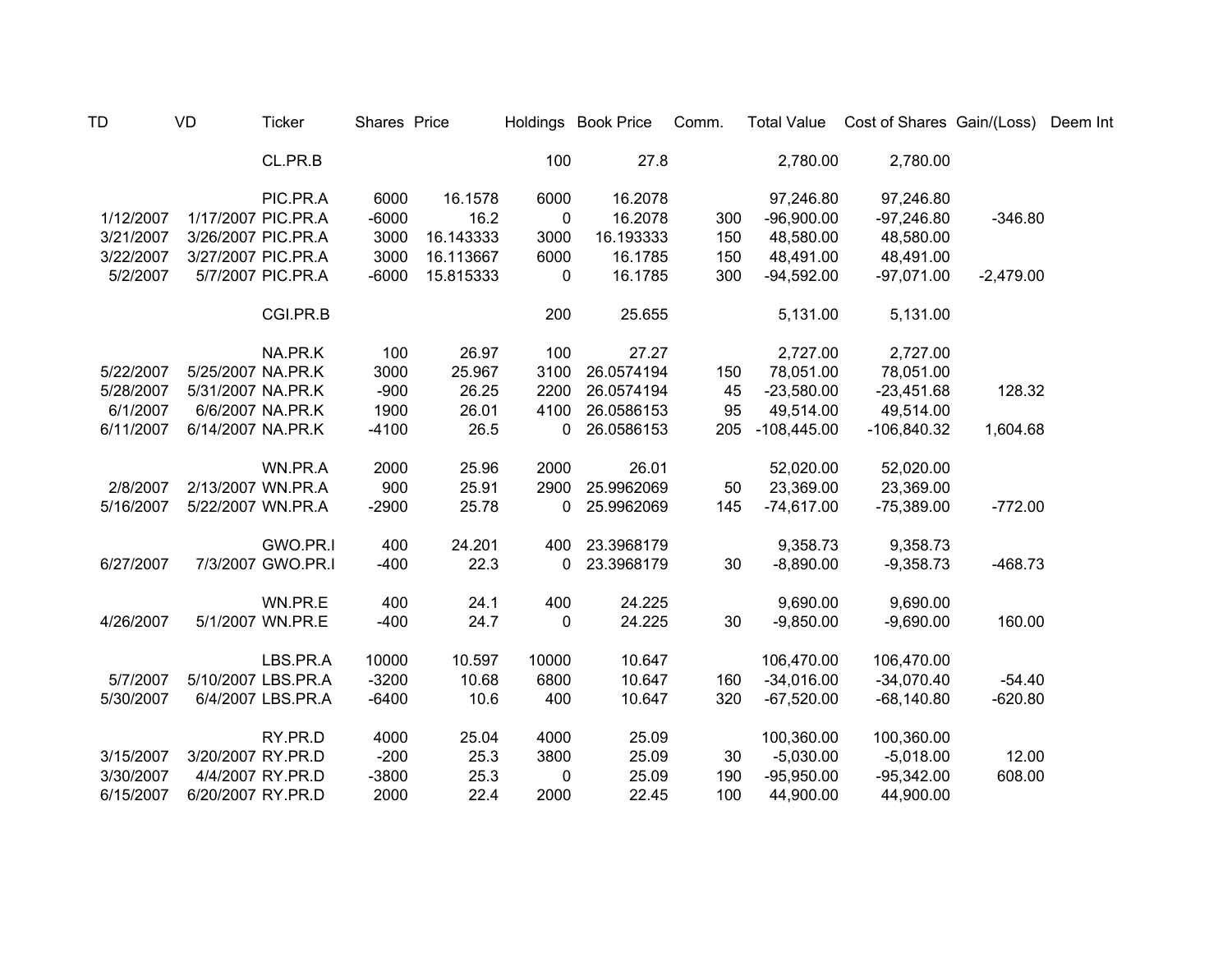| 1/10/2007 | 1/10/2007 BNA.PR.C | 4000    | 25        | 4000         | 25.0075    | 30  | 100,030.00   | 100,030.00    |             |
|-----------|--------------------|---------|-----------|--------------|------------|-----|--------------|---------------|-------------|
| 5/8/2007  | 5/11/2007 BNA.PR.C | $-3500$ | 24.930286 | 500          | 25.0075    | 175 | $-87,081.00$ | $-87,526.25$  | $-445.25$   |
| 6/8/2007  | 6/13/2007 BNA.PR.C | $-500$  | 24.05     | 0            | 25.0075    | 30  | $-11,995.00$ | $-12,503.75$  | $-508.75$   |
| 1/12/2007 | 1/17/2007 DFN.PR.A | 3600    | 10.6      | 3600         | 10.65      | 180 | 38,340.00    | 38,340.00     |             |
| 2/14/2007 | 2/19/2007 DFN.PR.A | $-2700$ | 10.55     | 900          | 10.65      | 135 | $-28,350.00$ | $-28,755.00$  | $-405.00$   |
| 4/26/2007 | 5/1/2007 DFN.PR.A  | 8700    | 10.55     | 9600         | 10.6046875 | 435 | 92,220.00    | 92,220.00     |             |
| 1/15/2007 | 1/18/2007 BAM.PR.J | 4000    | 28.2955   | 4000         | 28.3455    | 200 | 113,382.00   | 113,382.00    |             |
| 3/21/2007 | 3/26/2007 BAM.PR.J | $-2000$ | 28.03     | 2000         | 28.3455    | 100 | $-55,960.00$ | $-56,691.00$  | $-731.00$   |
| 3/22/2007 | 3/27/2007 BAM.PR.J | $-2000$ | 28.06     | 0            | 28.3455    | 100 | $-56,020.00$ | $-56,691.00$  | $-671.00$   |
| 3/30/2007 | 4/4/2007 RY.PR.F   | 4000    | 24.7      | 4000         | 24.75      | 200 | 99,000.00    | 99,000.00     |             |
| 4/23/2007 | 4/26/2007 RY.PR.F  | $-200$  | 24.84     | 3800         | 24.75      | 30  | $-4,938.00$  | $-4,950.00$   | $-12.00$    |
| 4/26/2007 | 5/1/2007 RY.PR.F   | $-3500$ | 24.6      | 300          | 24.75      | 175 | $-85,925.00$ | $-86,625.00$  | $-700.00$   |
| 6/26/2007 | 6/29/2007 RY.PR.F  | 2000    | 22.32     | 2300         | 22.6804348 | 100 | 44,740.00    | 44,740.00     |             |
| 4/18/2007 | 4/18/2007 CIU.PR.A | 4000    | 25        | 4000         | 25.0075    | 30  | 100,030.00   | 100,030.00    |             |
| 4/23/2007 | 4/26/2007 CIU.PR.A | $-4000$ | 24.95     | 0            | 25.0075    | 200 | $-99,600.00$ | $-100,030.00$ | $-430.00$   |
| 4/23/2007 | 4/26/2007 BNS.PR.J | 3000    | 26.358333 | 3000         | 26.408333  | 150 | 79,225.00    | 79,225.00     |             |
| 5/30/2007 | 6/4/2007 BNS.PR.J  | 400     | 25.9      | 3400         | 26.3573526 | 30  | 10,390.00    | 10,390.00     |             |
| 6/1/2007  | 6/6/2007 BNS.PR.J  | $-3400$ | 25.8      | 0            | 26.3573526 | 170 | $-87,550.00$ | $-89,615.00$  | $-2,065.00$ |
| 4/30/2007 | 5/3/2007 FFN.PR.A  | 2500    | 10.5      | 2500         | 10.55      | 125 | 26,375.00    | 26,375.00     |             |
| 5/7/2007  | 5/10/2007 FFN.PR.A | 1900    | 10.63     | 4400         | 10.6061364 | 95  | 20,292.00    | 20,292.00     |             |
| 6/7/2007  | 6/12/2007 FFN.PR.A | $-2200$ | 10.59     | 2200         | 10.6061364 | 110 | $-23,188.00$ | $-23,333.50$  | $-145.50$   |
| 6/12/2007 | 6/15/2007 FFN.PR.A | 2000    | 10.37     | 4200         | 10.5175    | 100 | 20,840.00    | 20,840.00     |             |
| 5/3/2007  | 5/8/2007 PWF.PR.I  | 2300    | 26.18     | 2300         | 26.23      | 115 | 60,329.00    | 60,329.00     |             |
| 5/8/2007  | 5/11/2007 PWF.PR.I | 800     | 26.1875   | 3100         | 26.2319355 | 40  | 20,990.00    | 20,990.00     |             |
| 5/30/2007 | 6/4/2007 PWF.PR.I  | 1000    | 26.22     | 4100         | 26.2412195 | 50  | 26,270.00    | 26,270.00     |             |
| 5/8/2007  | 5/11/2007 CM.PR.D  | 2000    | 26.21     | 2000         | 26.26      | 100 | 52,520.00    | 52,520.00     |             |
| 5/15/2007 | 5/18/2007 CM.PR.D  | 900     | 26.265555 | 2900         | 26.2772412 | 45  | 23,684.00    | 23,684.00     |             |
| 6/8/2007  | 6/13/2007 CM.PR.D  | $-800$  | 25.89     | 2100         | 26.2772412 | 40  | $-20,672.00$ | $-21,021.79$  | $-349.79$   |
| 6/12/2007 | 6/15/2007 CM.PR.D  | $-2100$ | 25.7      | $\mathbf{0}$ | 26.2772412 | 105 | $-53,865.00$ | $-55,182.21$  | $-1,317.21$ |